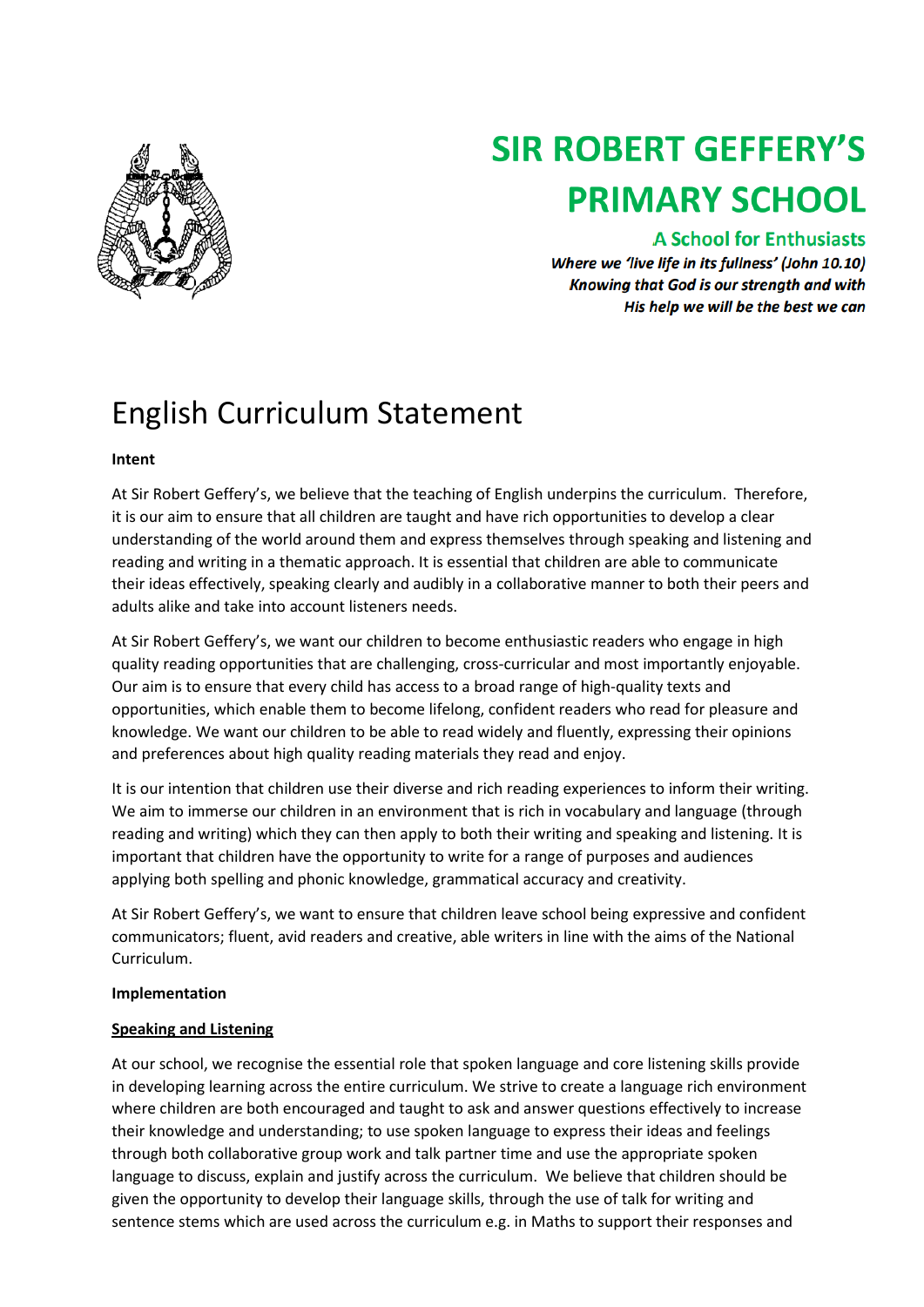reasoning. We consistently discuss and highlight new vocabulary, celebrate words, use word banks and working walls to support children in language acquisition.

In reading sessions, children are encouraged to discuss, justify and make predictions based on a text they are reading, alongside making inferences and giving their opinions to those around them.

Drama based activities such as role play, hot seating and the talk for writing process provide children with opportunities to express themselves creatively in readiness for writing and develop an understanding of the thoughts and feelings of events and others across a wider curriculum. In addition, as children progress through their school years, they are provided with opportunities to speak and perform in front of audiences for different purposes, where they have the opportunities to speak audibly and fluently with expression and creativity.

#### **Reading**

At Sir Robert Geffery's, we understand the well-researched and proven strong correlation between children's reading abilities from a young age and their future life chances. We therefore immerse them in an environment of good quality, diverse literature. We have established a reading culture that fully promotes a love of reading throughout the school from the youngest to the oldest children, enabling them to leave as confident, avid readers who are able to use their skills both for their future education and enjoyment.

In the early years and KS1, reading is taught through daily systematic, rigorous phonics teaching, regular story sharing and individual and guided reading sessions. The daily teaching of phonics through the use of the Bug Club Phonics programme enables children to build a knowledge of phonemes and graphemes, as well as increasing their range of sight words, so that they can become readers as quickly as possible. In addition, children take home three books: a Bug Club Phonics reading book as a decodable book; an Oxford Reading Tree book as a book to read and share with an adult exposing them to further rich and varied language; and a library book as a book to be read to for pleasure. Children not keeping up or making insufficient progress are identified quickly for phonics intervention groups or daily individual reading.

When pupils are confident readers in year 2 and upwards, they are entered onto the Accelerated Reader system. Once on Accelerated Reader, children are assessed termly for reading progress and comprehension. Children and teachers choose colour-coded books that match each child's reading level giving them access to a wide range of real texts, new and traditional authors and non-fiction books. Each class has four dedicated 20 to 30 minute guided reading sessions per week. The sessions are well-structured and provide opportunity for pupils to read independently, as part of a group which is adult led and to develop comprehension skills. Pupils identified by class teachers as not making good progress are discussed in pupil review (progress) meetings and interventions are planned and delivered to meet their need and accelerate progress.

Reading is celebrated as part of Sir Robert Geffery's school awards each week, with pupils from different classes receiving awards for reading effort, progress and achievement. Alongside this, children are given reading certificates and badges when they reach milestones as part of Accelerated Reader.

In order to develop a love of reading, teachers read stories to their class, wherever possible linked to their topic learning including class novels, to promote a love and enjoyment of stories, immersing them in the world of imagination. The texts are chosen to stretch the vocabulary of the children and to cover a range of genres, authors and contexts. Good quality reading displays and appealing book corners are organised to engage, interest and draw children in and these are regularly updated with new and exciting books. In addition to these, pupils are encouraged to access the SRG libraries and